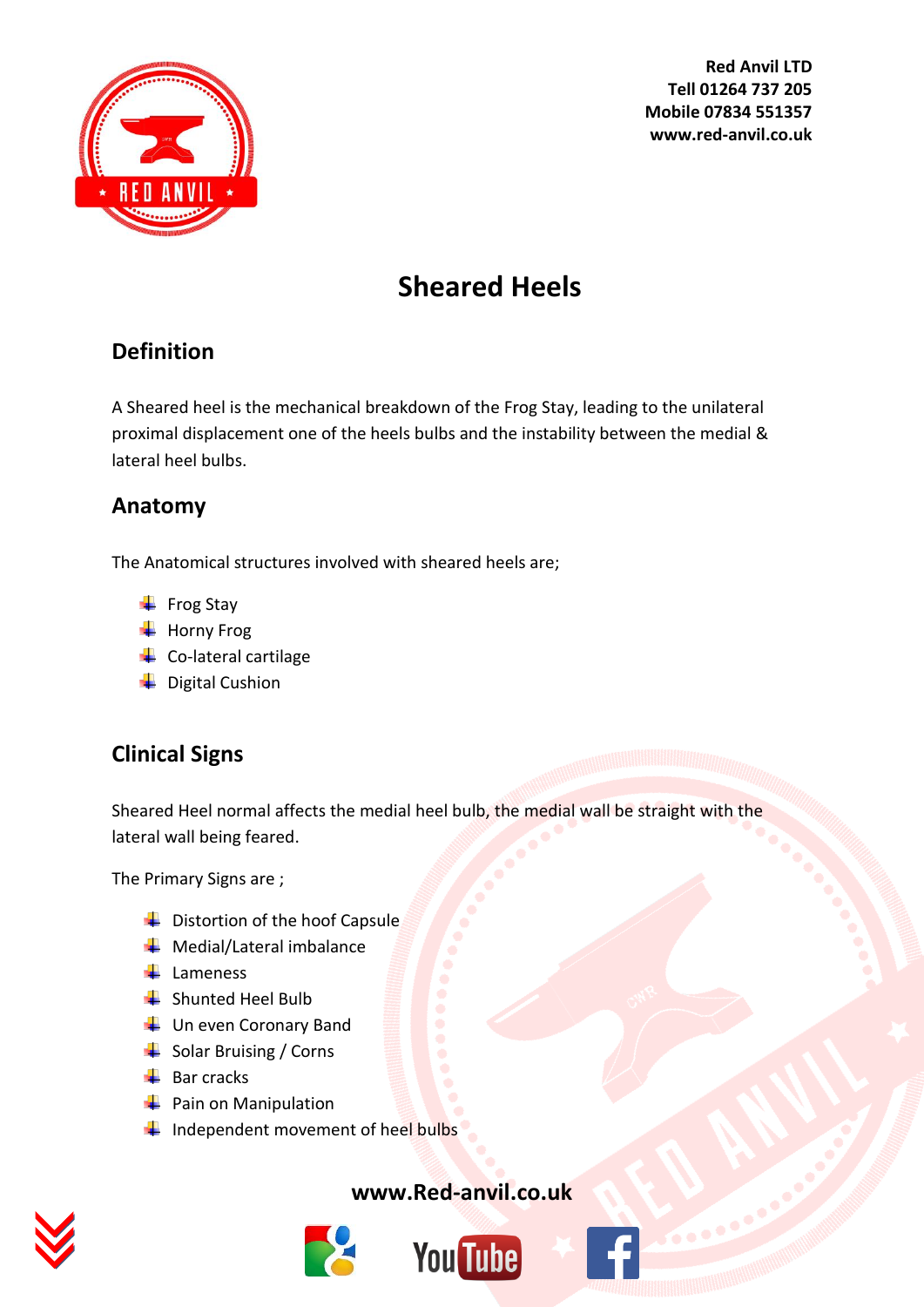

**Red Anvil LTD Tell 01264 737 205 Mobile 07834 551357 www.red-anvil.co.uk**

#### **Causes**

The Causes of Sheared Heels are;

- $\leftarrow$  Canker
- $\frac{1}{\sqrt{2}}$  Medial/Lateral Imbalance
- $\downarrow$  Un level Foot Fall
- $\downarrow$  Un even loading
- $\frac{1}{2}$  Sprung Heels
- $\leftarrow$  Conformation
- **Poor Farrier**
- $\overline{\phantom{a}}$  Studs & Calking

## **Diagnosis**

When dynamically assessing the horse at a walk, the heel of the effected side will normally contact the ground first, causing the proximal displacement. On manipulation of the heels it will be possible to move each heel bulb individually indication the mechanical breakdown of the frog stay (this manipulation can be pain full.)

Conformation can be done by using a Palmar Digital nerve block as this will dramatically reduce lameness.

## **Treatment**

#### **Farriery**

Treatment is aimed at re-establishing Medial/Lateral balance and lowering the proximally shunted coronary band. This is achieved by floating the affected heel allowing the proximally shunted heel to descend back into alignment.



**[www.Red-anvil.co.uk](http://www.red-anvil.co.uk/)**